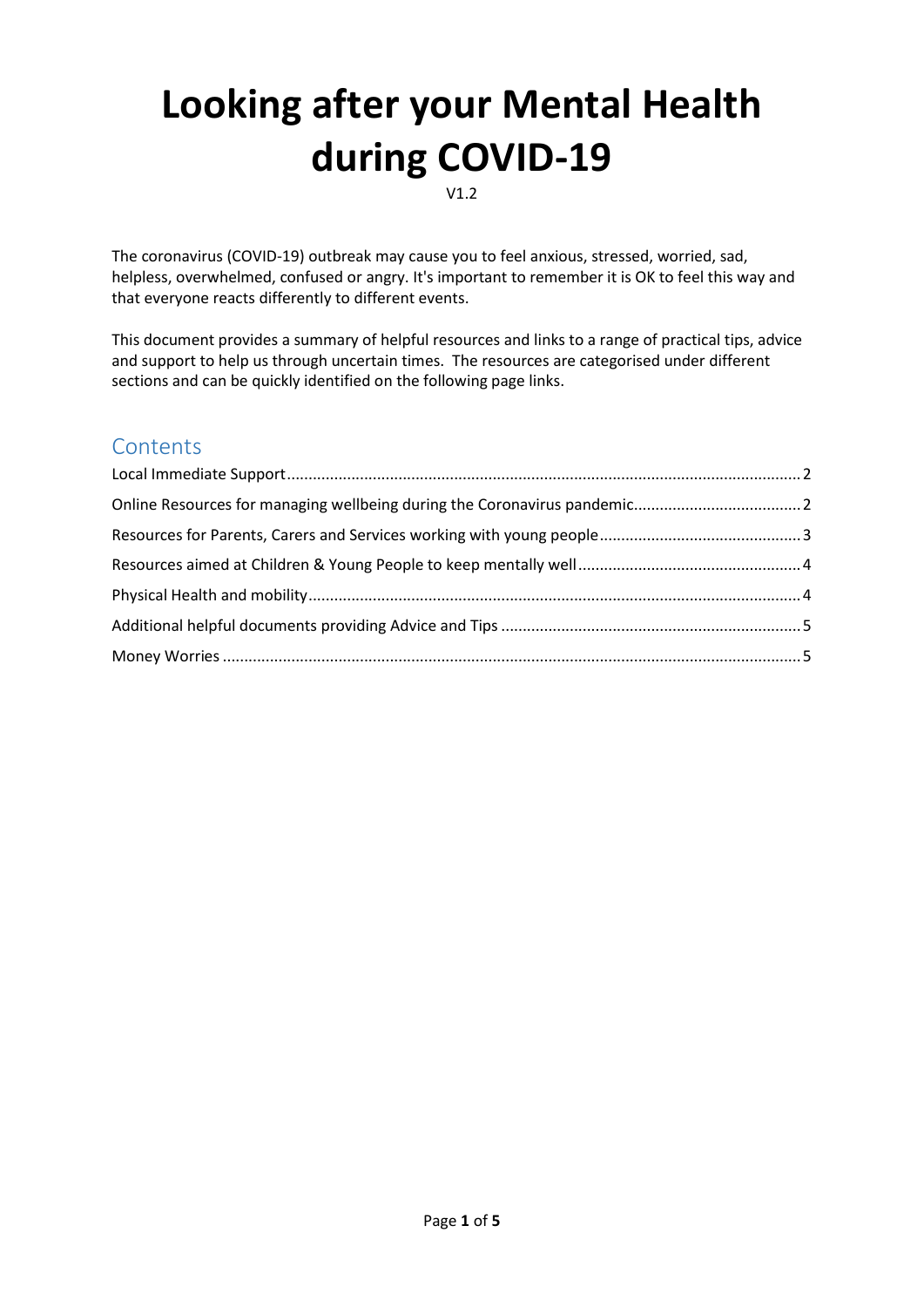## <span id="page-1-0"></span>**Local Immediate Support**

…for anyone needing a confidential listening ear or may be experiencing a mental health crisis

- 1. **Shropshire MIND**: Call 01743 368647 or email: [manager.shropshiremind@gmail.com](mailto:manager.shropshiremind@gmail.com)
	- Wide range of support and services for people and their families affected by mental and emotional distress
	- Calm Café accessible by appointment on the above number in the evening for anyone needing to talk or at imminent risk of a mental health crisis who need a safe environment to receive support (upstairs at Shropshire MIND, Shrewsbury 6-10pm on Monday, Wednesday, Friday and Saturday)
	- Shropshire Sanctuary open overnight for anyone with a mental health crisis please note access is by referral only
- 2. **Samaritans**: Call 116 123
	- Confidential listening and a safe place to talk about whatever is getting to you
	- If you are feeling distressed or are concerned about someone else
- 3. **Shout!** Crisis text line: Text 85258
	- A free 24/7 test service for anyone worried about their mental health available at any time, any place and need immediate help
- 4. **Young Minds Parents Hotline**: 0808 8025544 (9.30am 4.00pm)
	- Free, confidential online and telephone support including information and advice to any adult worried about the emotional problems, behaviour or mental health of a child or young person up to the age of 25

### <span id="page-1-1"></span>**Online Resources for managing wellbeing during the Coronavirus pandemic**

A range of helpful guidance providing ideas on what you can be doing to keep mentally healthy during the pandemic and whilst staying at home.

- 1. **Every Mind Matters**: <https://www.nhs.uk/oneyou/every-mind-matters/>
	- Updated with tips and advice on Mental wellbeing while staying at home
	- Coronavirus anxiety tips
	- Understanding mental health and tips to manage wellbeing

2. **CALM** (Campaign Against Living Miserably) – **Putting the social into social distancing**: [https://www.thecalmzone.net/2020/03/putting-the-social-into-social](https://www.thecalmzone.net/2020/03/putting-the-social-into-social-distancing/?utm_source=CALM+Subscribers&utm_campaign=e1c9b7f526-EMAIL_CAMPAIGN_2020_03_19_11_37&utm_medium=email&utm_term=0_6964bb7939-e1c9b7f526-242564545)[distancing/?utm\\_source=CALM+Subscribers&utm\\_campaign=e1c9b7f526-](https://www.thecalmzone.net/2020/03/putting-the-social-into-social-distancing/?utm_source=CALM+Subscribers&utm_campaign=e1c9b7f526-EMAIL_CAMPAIGN_2020_03_19_11_37&utm_medium=email&utm_term=0_6964bb7939-e1c9b7f526-242564545) [EMAIL\\_CAMPAIGN\\_2020\\_03\\_19\\_11\\_37&utm\\_medium=email&utm\\_term=0\\_6964bb7939-e1c9b7f526-242564545](https://www.thecalmzone.net/2020/03/putting-the-social-into-social-distancing/?utm_source=CALM+Subscribers&utm_campaign=e1c9b7f526-EMAIL_CAMPAIGN_2020_03_19_11_37&utm_medium=email&utm_term=0_6964bb7939-e1c9b7f526-242564545)

- Tips on how to keep socially connected whilst avoiding physical contact with others (incl online video games, Netflix party, BBC Culture in Quarantine, online gigs/clubs etc)
- Helpline (0800 585858) and webchat [\(https://www.thecalmzone.net/help/webchat\)](https://www.thecalmzone.net/help/webchat) are open everyday from 5pm to midnight to give support to anyone who needs it.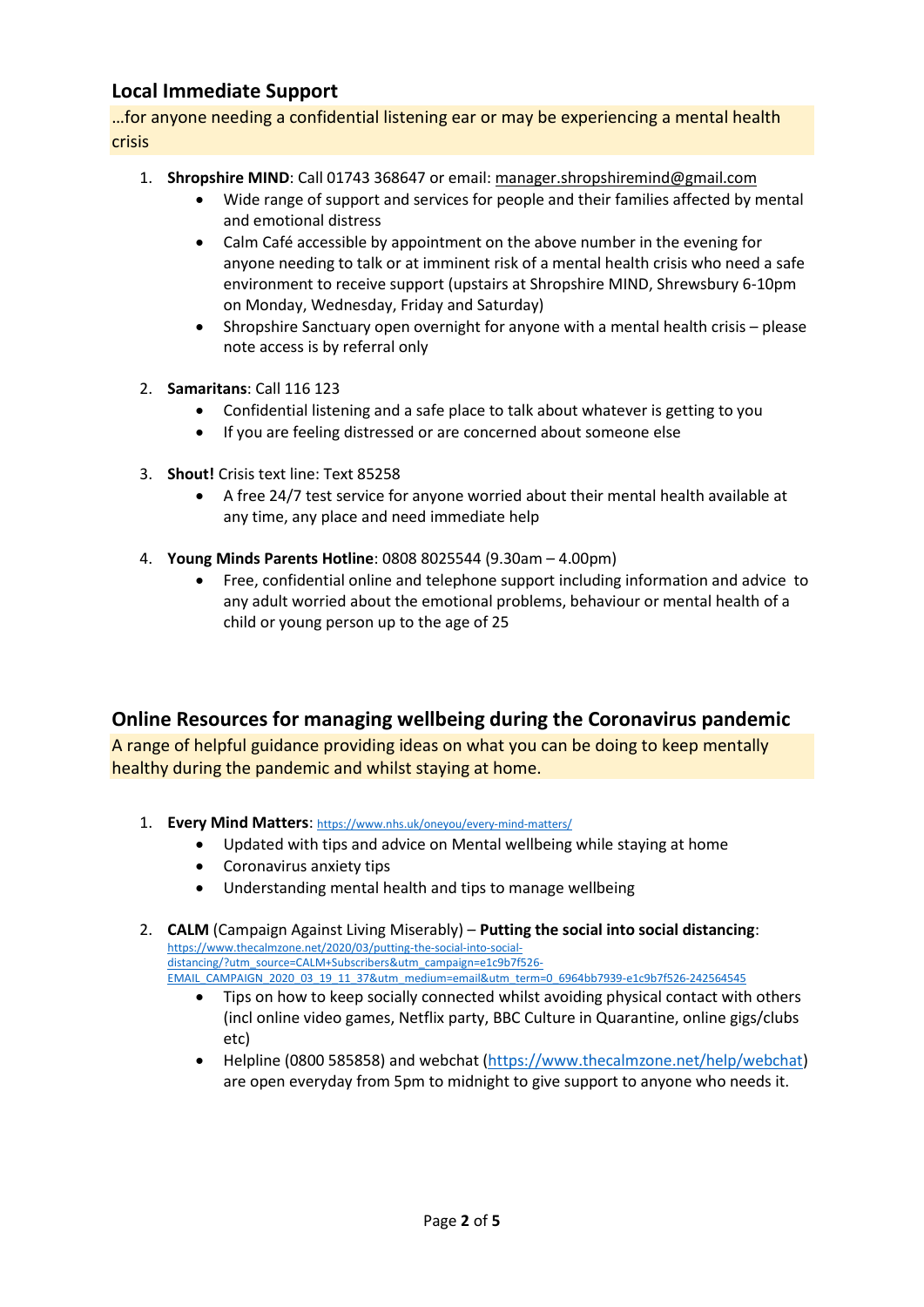- 3. **MIND Coronavirus and your wellbeing**: [https://www.mind.org.uk/information-support/coronavirus-and](https://www.mind.org.uk/information-support/coronavirus-and-your-wellbeing/)[your-wellbeing/](https://www.mind.org.uk/information-support/coronavirus-and-your-wellbeing/)
	- A range of helpful resources for planning staying indoors, maintaining health through nutrition, deciding a routine, keeping active and finding ways to spend your time
- 4. **British Association for Counselling and Psychotherapy (BACP) - Coronavirus anxiety: how to cope if you're feeling anxious about the outbreak**: [https://www.bacp.co.uk/news/news-from](https://www.bacp.co.uk/news/news-from-bacp/2020/28-february-coronavirus-anxiety-how-to-cope-if-you-re-feeling-anxious-about-the-outbreak/)[bacp/2020/28-february-coronavirus-anxiety-how-to-cope-if-you-re-feeling-anxious-about-the-outbreak/](https://www.bacp.co.uk/news/news-from-bacp/2020/28-february-coronavirus-anxiety-how-to-cope-if-you-re-feeling-anxious-about-the-outbreak/)
	- Advice from counsellors about managing anxiety related to Coronavirus
- 5. **Carers UK – Guidance for Carers**: [https://www.carersuk.org/help-and-advice/health/looking-after-your](https://www.carersuk.org/help-and-advice/health/looking-after-your-health/coronavirus-covid-19)[health/coronavirus-covid-19](https://www.carersuk.org/help-and-advice/health/looking-after-your-health/coronavirus-covid-19)
	- Includes FAQs and a Wellbeing Action Plan with tailored tips on keeping a positive frame of mind
- 6. **Recovery College – Coping during the pandemic (online learning):** <https://lms.recoverycollegeonline.co.uk/course/view.php?id=373#section-1>
	- A free online information learning course which provides easy to understand summaries of current guidance and links to the most up to date advice, as well as exploring how you might be feeling and what you can be doing to support your mental health at this time
	- The course also provides tips on how to manage a period of self-isolation and support other people you know (including children & young people)

## <span id="page-2-0"></span>**Resources for Parents, Carers and Services working with young people**

To provide guidance on managing stress and anxiety in children and young people

- 1. **Anna Freud - Supporting schools & colleges: A guide to supporting the mental health and wellbeing of pupils and students during periods of disruption**:
	- Videos and FAQs: <https://www.annafreud.org/what-we-do/anna-freud-learning-network/coronavirus/>
	- PDF Guide: <https://www.annafreud.org/media/11160/supporting-schools-and-colleges.pdf>
- 2. **WHO Helping children cope with stress during the COVID-19 outbreak**: [https://www.epi](https://www.epi-win.com/all-resources/helping-children-cope-with-stress-during-the-covid-19-outbreak#163961_20200318052635)[win.com/all-resources/helping-children-cope-with-stress-during-the-covid-19-outbreak#163961\\_20200318052635](https://www.epi-win.com/all-resources/helping-children-cope-with-stress-during-the-covid-19-outbreak#163961_20200318052635)
- 3. **Place2Be: Coronavirus: Helpful information to answer questions from children**: <https://www.place2be.org.uk/about-us/news-and-blogs/2020/march/coronavirus-information-for-children/>
	- Tips and useful resources to support your child and yourself
- 4. **British Psychological Society – advice to schools parents and carers to help children through the uncertainty of school closures**: [https://www.bps.org.uk/news-and-policy/bps-offers-advice](https://www.bps.org.uk/news-and-policy/bps-offers-advice-schools-parents-and-carers-help-children-through-uncertainty)[schools-parents-and-carers-help-children-through-uncertainty](https://www.bps.org.uk/news-and-policy/bps-offers-advice-schools-parents-and-carers-help-children-through-uncertainty)
	- Tips for school, parents and carers
- 5. **Public Health England – Advice on the coronavirus for places of education** (quick read version): [https://www.publichealth.hscni.net/sites/default/files/2020-](https://www.publichealth.hscni.net/sites/default/files/2020-03/V4%20Coronavirus%20advice%20for%20schools%20poster%20020302%20EDU15.0.4%20%282%29.pdf) [03/V4%20Coronavirus%20advice%20for%20schools%20poster%20020302%20EDU15.0.4%20%282%29.pdf](https://www.publichealth.hscni.net/sites/default/files/2020-03/V4%20Coronavirus%20advice%20for%20schools%20poster%20020302%20EDU15.0.4%20%282%29.pdf)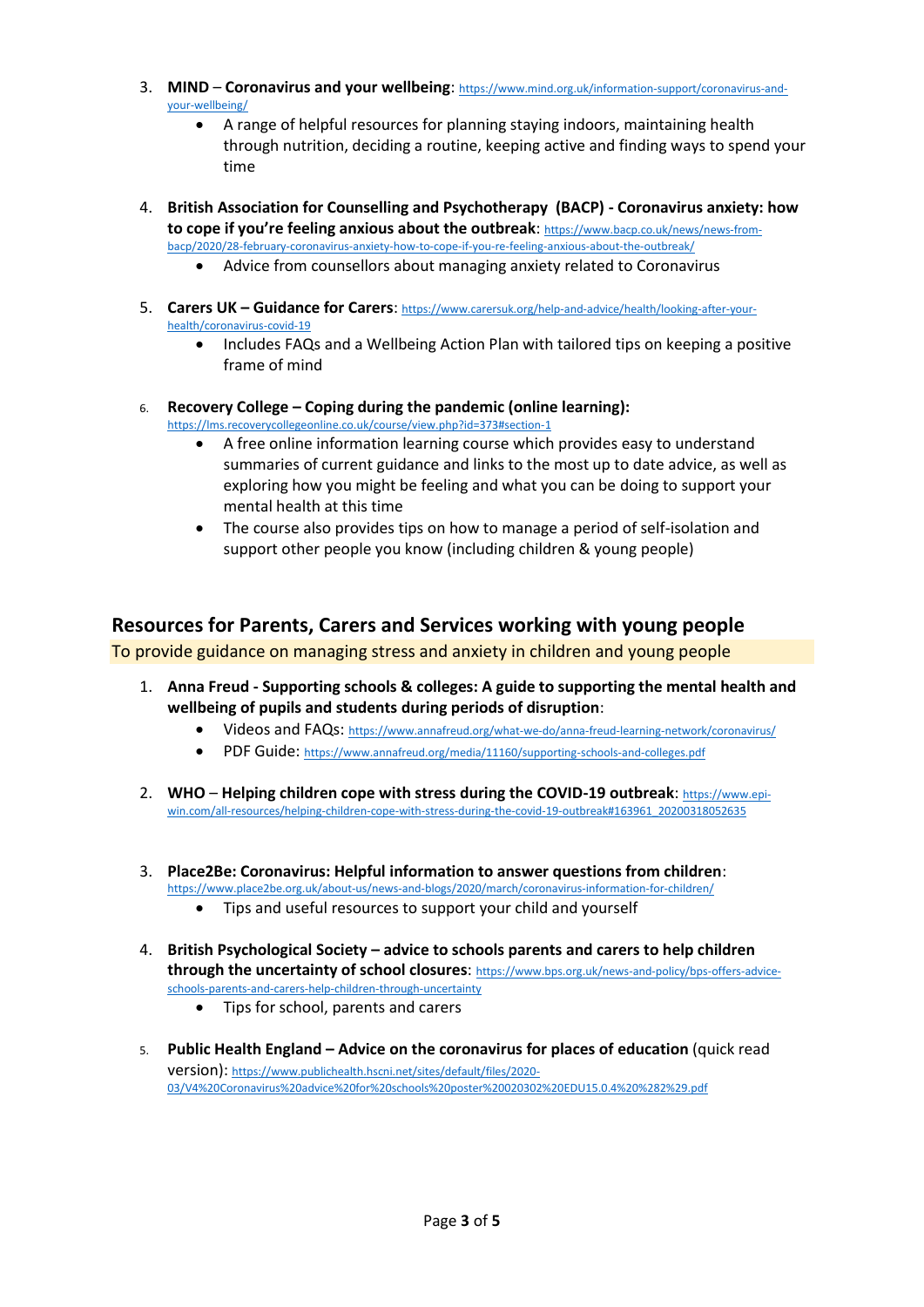## <span id="page-3-0"></span>**Resources aimed at Children & Young People to keep mentally well**

- 1. **Covibook**: <https://www.mindheart.co/descargables>
	- An interactive resource designed to support and reassure children aged 7 and under, designed to help children explain and draw the emotions that they might be experiencing during the pandemic

#### 2. **Young Minds** – **What to do if you're anxious about coronavirus:**

<https://youngminds.org.uk/blog/what-to-do-if-you-re-anxious-about-coronavirus/>

 Advice aimed at younger people including not overexpose yourself to the news, try and stick to normal routine, find things that help you feel keep calm and looking after your mental health while self-isolating

#### <span id="page-3-1"></span>**Physical Health and mobility**

With schools and leisure facilities closed and many of us spending more time at home, it is more important than ever that we keep moving and stay healthy and positive. The resources below can help us with exercise which in turn can make us feel happier, more energised and more optimistic.

- **1. Cosmic Kids Yoga Youtube video**: <https://www.youtube.com/user/CosmicKidsYoga>
	- Yoga, mindfulness and relaxation designed specifically for kids aged 3+, used in schools and homes all over the world
- **2. Joe Wicks – P.E. with Joe, Youtube Video**: <https://www.thebodycoach.com/blog/pe-with-joe-1254.html>
	- Join Joe Wicks the bodycoach every day for a home workout aimed at kids
	- Monday to Friday 9am on Youtube The Body Coach TV
- **3. Les Mills on Demand At Home Workouts** (free resource): [https://watch.lesmillsondemand.com/at-home](https://watch.lesmillsondemand.com/at-home-workouts)**[workouts](https://watch.lesmillsondemand.com/at-home-workouts)** 
	- Temporary free site with over 100 workouts to do at home to keep fit and healthy while gym and exercise facilities are closed
	- Includes a range of video classes from mindfulness, dance fitness, martial arts inspired
	- bodycombat and high intensity training for improving strength and fitness

#### **4. Energize – Movement, learning, active blasts and wellbeing resources**: <https://www.energizestw.org.uk/energize-resources>

- Links to a wide range of free resources which can be used at home to improve our physical and mental wellbeing
- In addition to helping families with active learning, there are a range of website with information which everyone can benefit from
- **5. AOC Sport – Resources to keep active during the coronavirus**: [https://www.aocsport.co.uk/news](https://www.aocsport.co.uk/news-cs/resources-to-keep-active-during-the-coronavirus/)[cs/resources-to-keep-active-during-the-coronavirus/](https://www.aocsport.co.uk/news-cs/resources-to-keep-active-during-the-coronavirus/)
	- Links to organisations, including some colleges who have collated free online content suitable for students and staff while at home